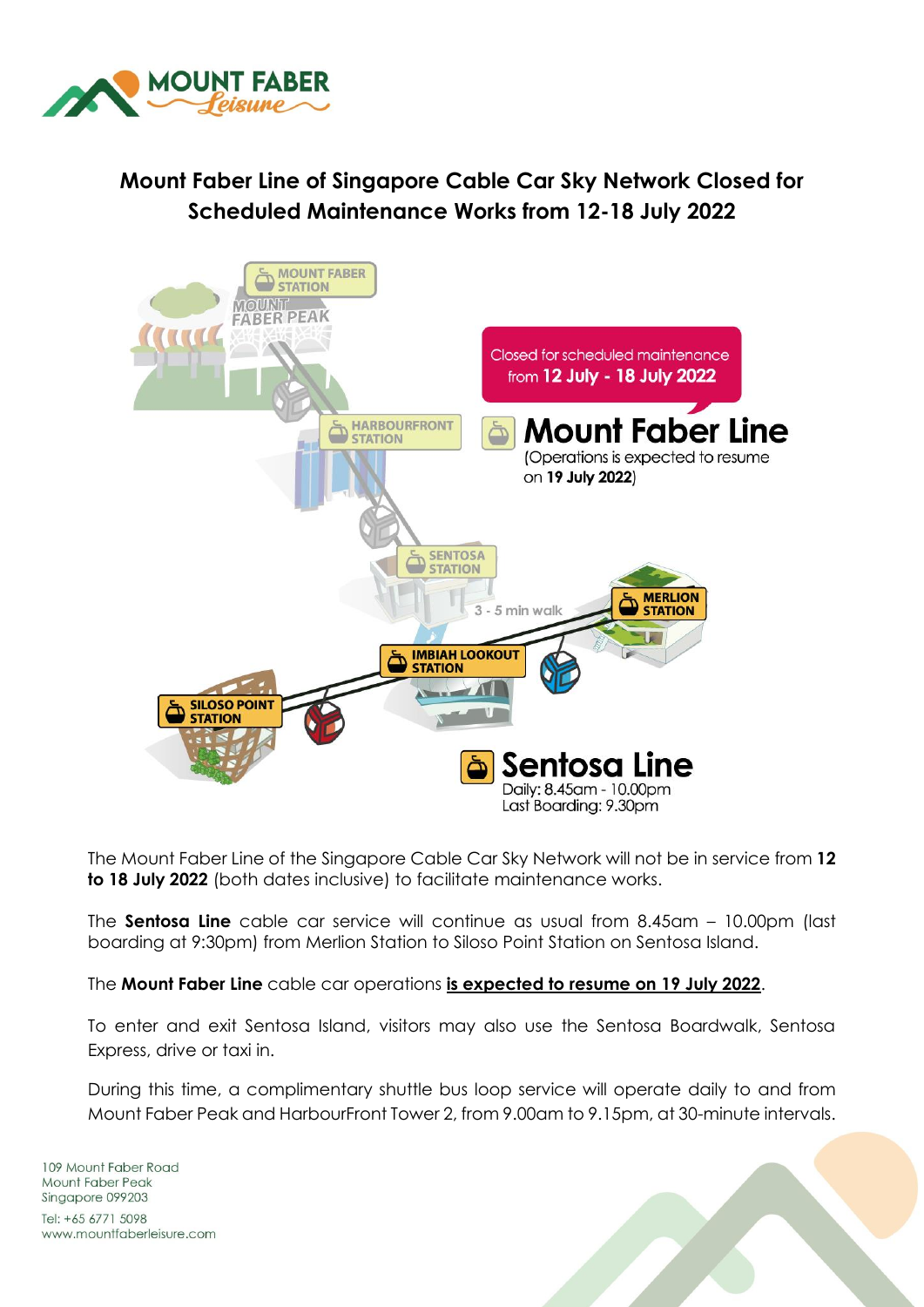

During the closure, business is as usual at Mount Faber Peak's F&B concepts including Arbora Hilltop Garden & Bistro, Dusk Restaurant & Bar as well as the Cable Car Gift Shop @ Mount Faber Peak.

Sentosa Line remains in operation during this period. This cable car line is inside Sentosa Island with three stations as shown on the map above. To enter and exit Sentosa Island, visitors may use the Sentosa Boardwalk, Sentosa Express (VivoCity Level 3), drive or taxi in. Standard charges may apply\*.

*\*Terms & conditions apply. Free admission via Sentosa Express and drive in valid until 30 September 2022.* 

Ticketing Counters Operating Hours (12-18 July 2022):

During maintenance period, Singapore Cable Car ticketing counters will revise its operating hours as follows:

| <b>Ticketing Counters:</b> |                             | <b>Operating Hours:</b>            |
|----------------------------|-----------------------------|------------------------------------|
| <b>Mount Faber Line</b>    |                             |                                    |
|                            | <b>HarbourFront Station</b> | $8.45$ am – 6pm                    |
| $2^{\circ}$                | - Mount Faber Station       |                                    |
|                            | 3. Sentosa Station          | $8.45$ am – 9.15pm                 |
| Sentosa Line               |                             |                                    |
|                            | Merlion Station             | Business as usual for all counters |
| 2.                         | Imbiah Lookout Station      | $8.45$ am – 9.15pm                 |
| 3.                         | Siloso Point Station        |                                    |

It is business as usual at Mount Faber Peak:

- Head out for a fun day with **Guided Tour Packages** or **buy the Sentosa Line and attraction tickets over our ticketing counters.**
- Enjoy some hearty eats at the **award-winning Arbora** or **Dusk Restaurant & Bar** and panoramic views of Harbourfront and Sentosa.
- Choose from a wide variety of timeless keepsakes and souvenirs at the gift shops at **Mount Faber Station** and **Sentosa Station**.

109 Mount Faber Road **Mount Faber Peak** Singapore 099203

Tel: +65 6771 5098 www.mountfaberleisure.com

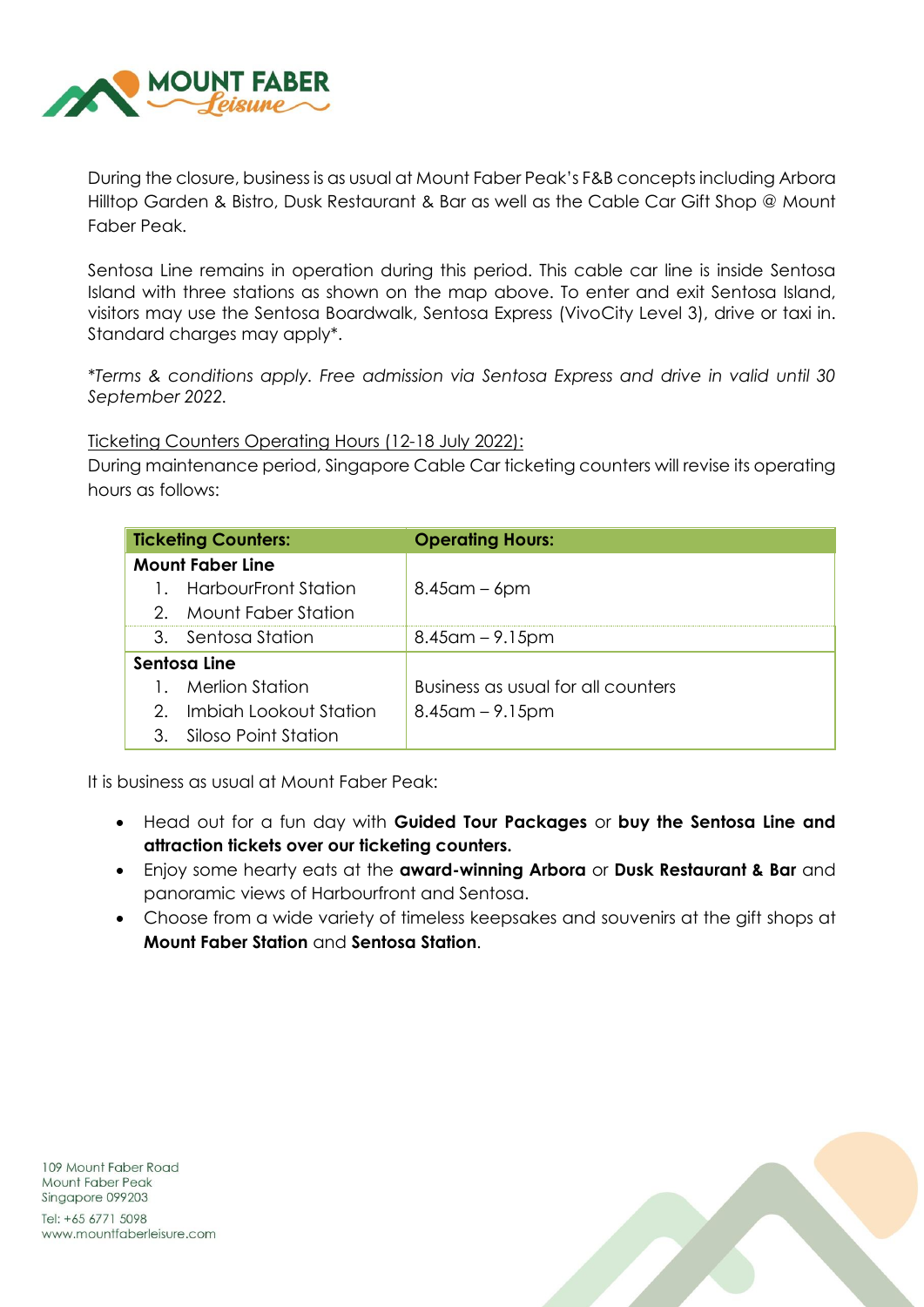

The operating hours of the gift shops are as follows:

| <b>Gift Shops</b>          | <b>Operating Hours</b>       |  |  |
|----------------------------|------------------------------|--|--|
| <b>Mount Faber Station</b> | $\frac{1}{2}$ .00am – 7:00pm |  |  |
| Sentosa Station            | $\sqrt{9.00}$ am – 9.30pm    |  |  |

Complimentary Bus Shuttle Service:

Heading to Mount Faber Peak remains a breeze with a complimentary loop shuttle service from HarbourFront.

|                        | <b>Complimentary Shuttle Bus Service:</b><br>HarbourFront $\iff$ Mount Faber Peak                                                                  |
|------------------------|----------------------------------------------------------------------------------------------------------------------------------------------------|
| <b>Operating Hours</b> | $9.00$ am – 9.15pm                                                                                                                                 |
| <b>Frequency</b>       | Approximately every 30 minutes<br>*Last shuttle service for the loop, leaves from Mount Faber<br>Peak Singapore at 9.15pm to HarbourFront Tower 2. |
| <b>Boarding Points</b> | <b>HarbourFront: HarbourFront Tower 2</b><br>$\bullet$<br><b>Mount Faber Peak</b>                                                                  |

Should more information be required, members of the public can call our Guest Relations hotline at **(+65) 6361 0088** or email [guestrelations@mflg.com.sg.](mailto:guestrelations@mflg.com.sg)

Swing by and experience our Singapore Cable Car Sky Network once maintenance is completed! See you soon!

109 Mount Faber Road Mount Faber Peak Singapore 099203

Tel: +65 6771 5098 www.mountfaberleisure.com